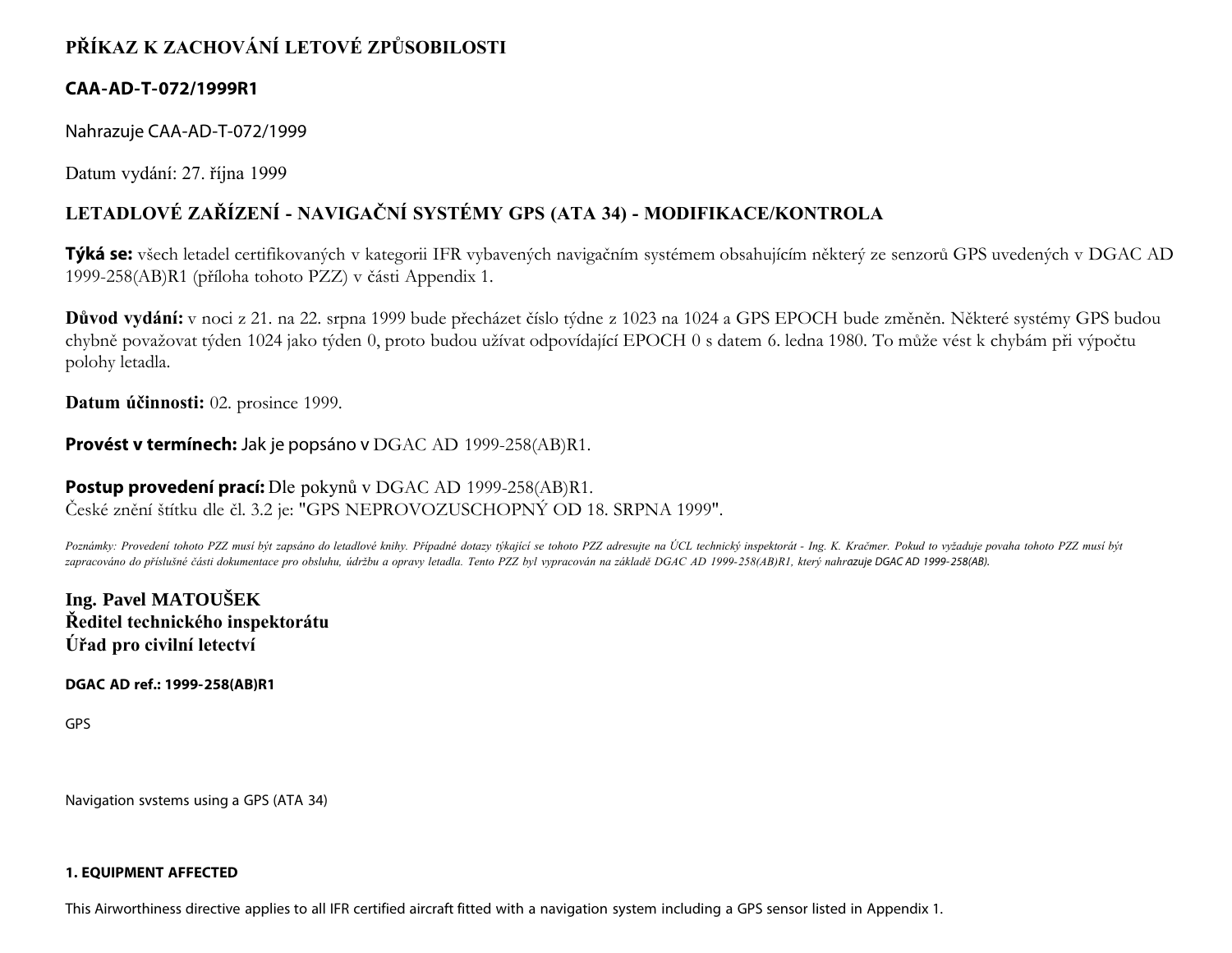This Airworthiness Directive applies to GPS multisensor or standalone systems certified (see Flight Manual) as:

- supplemental IFR navigation systems in accordance with AC 20-138 or AC 20-130A.

- BRNAV systems certified in accordance with AMJ 20X2 or JAA TGL 2.

- primary remote area/ oceanic navigation systems certified in accordance with FAA order N8110-60.

#### **2. REASON**

During night from August 21 to 22, 1999, the GPS system week number will transition from 1023 to 1024, and the GPS EPOCH will change. Several GPS systems will erroneously consider week 1024 as week 0 and will consequently use the corresponding EPOCH 0, dated January 6,1980.

This week number roll over ( WNRO) may affect the navigation function, either by inducing a loss of position computation, or an erroneous position.

A test allows to check proper functioning of the equipment after WNRO. The use of the equipments not listed as WNRO immune is prohibited by this AD after August 18, 1999, until the test is performed satisfactorily. August 18, 1999 date has been retain because GPS receiver may anticipate almanach change until 70 hours before GPS End of Week.

#### **3. REQUIRED ACTIONS AND COMPLIANCE**

**3.1.** The use of GPS systems is prohibited on and after August 18, 1999, until the test described in paragraph 3.3 is successfully passed.

**3.2.** Before August 1 st ,1999, install a placard near the navigation system control panel, stating

#### **"GPS INOPERANT A PARTIR DU 18 AOUT 1999".**

The reactivation of the GPS and the removal of the placard may not be performed until the test described in paragraph 3 is satisfactorily passed.

**3.3.** Test of proper functioning after WNRO

Switch on the navigation system and check the following :

\* check that the GPS date is correct.

\*check that the GPS time is correct ( if this cannot be displayed, check that the GPS position is correct, i.e check that the difference between the GPS position and the aircraft position does not exceed 0,5 NM).

\*check that the GPS uses the satellites indicated by the new almanach, by comparing the satellites used by the GPS with those indicated by a GPS prediction software for the test date and time.

If not possible, check that the GPS position is correct (see above).

\*check that there is no alarm or messages.